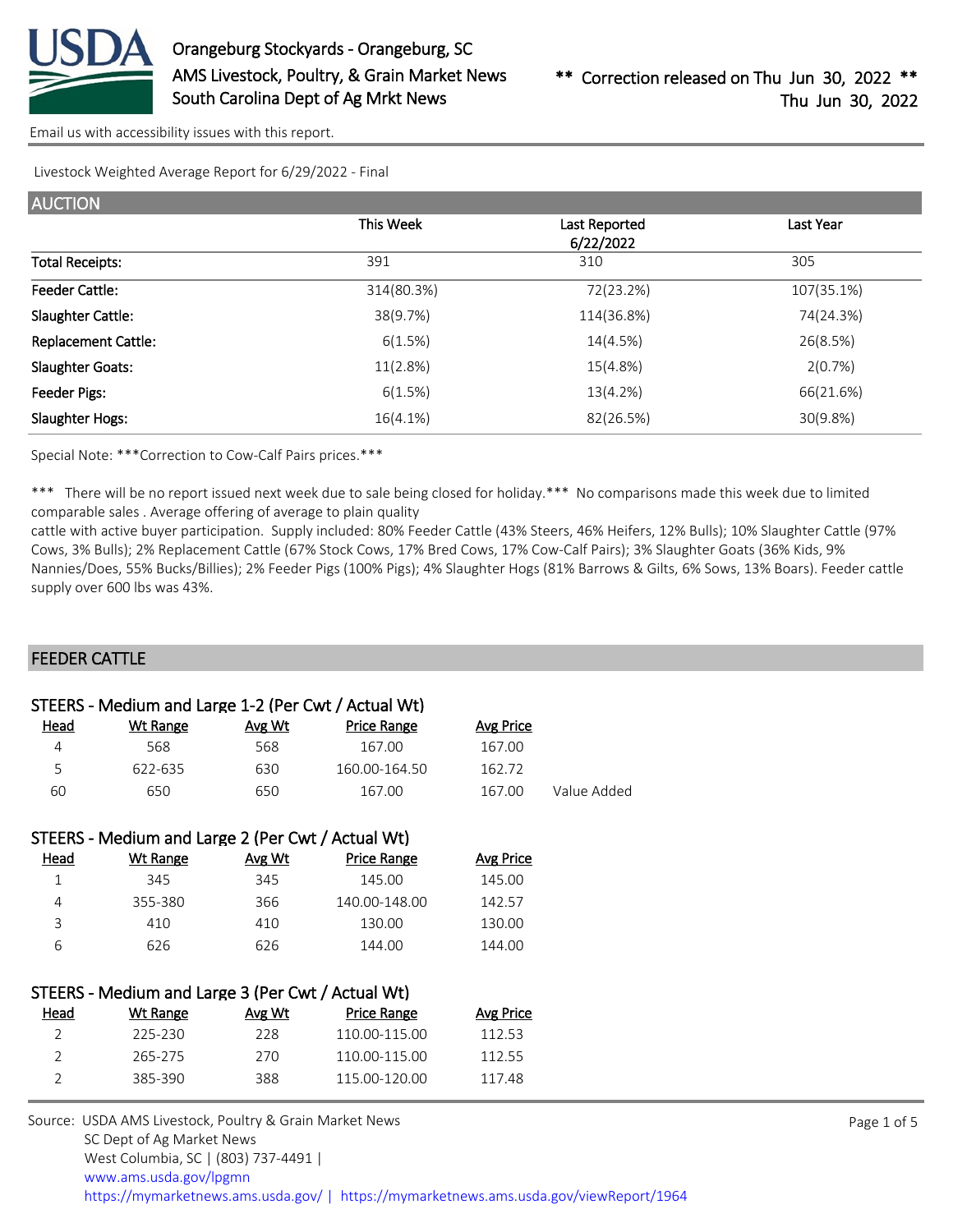

|      | STEERS - Small 1-2 (Per Cwt / Actual Wt) |        |                    |                  |
|------|------------------------------------------|--------|--------------------|------------------|
| Head | Wt Range                                 | Avg Wt | <b>Price Range</b> | <b>Avg Price</b> |
| 5    | 260-290                                  | 277    | 130.00-135.00      | 132.57           |
| 12   | 305-343                                  | 335    | 125.00-135.00      | 130.70           |
| 5    | 350-380                                  | 367    | 125.00-135.00      | 127.51           |
|      | 475                                      | 475    | 125.00             | 125.00           |
| 4    | 525-542                                  | 538    | 120.00-124.00      | 123.02           |
|      | 735                                      | 735    | 115.00             | 115.00           |
|      |                                          |        |                    |                  |

| HEIFERS - Medium and Large 1-2 (Per Cwt / Actual Wt) |          |        |                    |           |             |  |
|------------------------------------------------------|----------|--------|--------------------|-----------|-------------|--|
| Head                                                 | Wt Range | Avg Wt | <b>Price Range</b> | Avg Price |             |  |
| 11                                                   | 430-444  | 440    | 135.00-141.00      | 138.66    |             |  |
| 13                                                   | 568-580  | 572    | 134.00-140.00      | 136.38    |             |  |
| 20                                                   | 600      | 600    | 154.50             | 154.50    | Value Added |  |
| 6                                                    | 708      | 708    | 128.00             | 128.00    |             |  |
|                                                      | 772      | 772    | 121.00             | 121.00    |             |  |
|                                                      |          |        |                    |           |             |  |

| HEIFERS - Medium and Large 2 (Per Cwt / Actual Wt) |  |  |  |  |  |  |
|----------------------------------------------------|--|--|--|--|--|--|
|----------------------------------------------------|--|--|--|--|--|--|

| Head | <b>Wt Range</b> | <b>Avg Wt</b> | <b>Price Range</b> | <b>Avg Price</b> |
|------|-----------------|---------------|--------------------|------------------|
|      | 250-285         | 258           | 120.00-130.00      | 127.71           |
| 1    | 310             | 310           | 122.50             | 122.50           |
| 14   | 360-390         | 373           | 120.00-131.00      | 123.37           |
| 13   | 419-430         | 422           | 123.00-130.00      | 124.26           |
| 3    | 460-480         | 472           | 115.00-120.00      | 116.63           |
| 6    | 500-531         | 524           | 119.00-125.00      | 124.01           |
| 6    | 585-598         | 596           | 125.00-128.00      | 127.51           |
| 1    | 630             | 630           | 115.00             | 115.00           |
| 8    | 680-692         | 685           | 119.00-120.00      | 119.62           |
| 1    | 700             | 700           | 112.50             | 112.50           |

| HEIFERS - Medium and Large 3 (Per Cwt / Actual Wt) |          |        |                    |           |
|----------------------------------------------------|----------|--------|--------------------|-----------|
| Head                                               | Wt Range | Avg Wt | <b>Price Range</b> | Avg Price |
|                                                    | 425      | 425    | 102.50-103.00      | 102.75    |
| ₹                                                  | 460-495  | 480    | 100.00-105.00      | 102.61    |
|                                                    | 515-545  | 530    | 100.00-105.00      | 102.57    |
|                                                    |          |        |                    |           |

## HEIFERS - Small 1-2 (Per Cwt / Actual Wt)

| Head | Wt Range | Avg Wt | Price Range   | Avg Price |
|------|----------|--------|---------------|-----------|
|      | 330-345  | 338.   | 110.00-114.00 | 112 Q4    |
|      | 485-495  | 490    | 110.00-111.00 | 110 51    |
|      | 510-530  | 520    | 110 00-111 00 | 110 51    |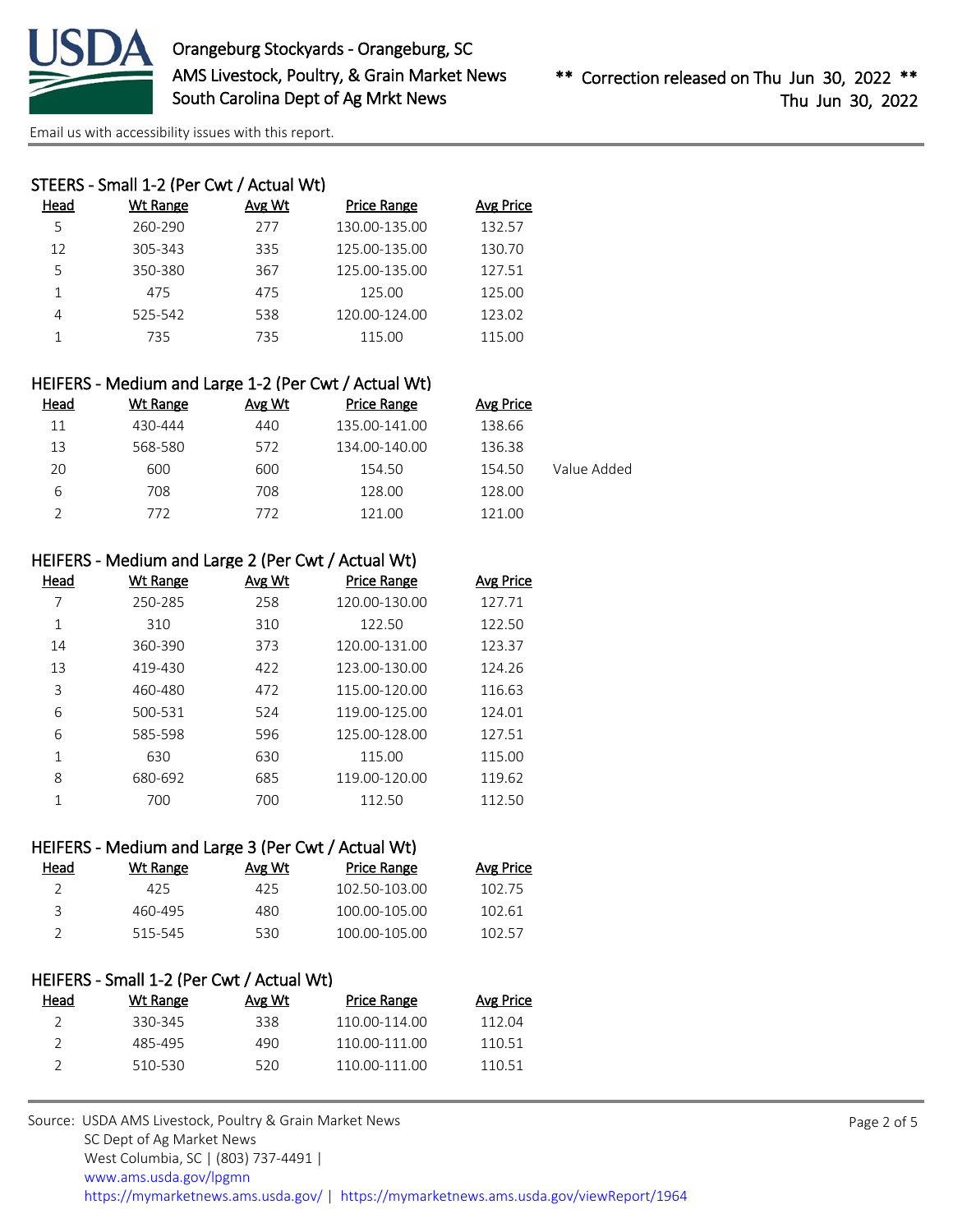

| BULLS - Medium and Large 2 (Per Cwt / Actual Wt) |          |        |                    |                  |
|--------------------------------------------------|----------|--------|--------------------|------------------|
| Head                                             | Wt Range | Avg Wt | <b>Price Range</b> | <b>Avg Price</b> |
| 15                                               | 400-446  | 432    | 130.00-145.00      | 132.52           |
| $\mathcal{P}$                                    | 480-485  | 483    | 125.00-130.00      | 127.51           |
| ς                                                | 518      | 518    | 120.00             | 120.00           |
|                                                  | 575      | 575    | 122.50             | 122.50           |
| 6                                                | 610      | 610    | 126.00             | 126.00           |
|                                                  |          |        |                    |                  |

|      | BULLS - Small 1-2 (Per Cwt / Actual Wt) |        |               |                  |
|------|-----------------------------------------|--------|---------------|------------------|
| Head | Wt Range                                | Avg Wt | Price Range   | <b>Avg Price</b> |
| 2    | 430-445                                 | 438    | 115.00-121.00 | 118.05           |
|      | 490                                     | 490.   | 110.00        | 110.00           |
|      | 655-690                                 | 673    | 100.00-102.00 | 101.03           |

## SLAUGHTER CATTLE

| COWS - Breaker 75-80% (Per Cwt / Actual Wt) |  |
|---------------------------------------------|--|
|                                             |  |

| <u>Head</u> | <b>Wt Range</b>                           | Avg Wt | <b>Price Range</b> | <b>Avg Price</b> | Dressing        |  |  |  |
|-------------|-------------------------------------------|--------|--------------------|------------------|-----------------|--|--|--|
| 3           | 1195-1320                                 | 1273   | 78.00-83.00        | 79.91            | Average         |  |  |  |
|             |                                           |        |                    |                  |                 |  |  |  |
|             | COWS - Boner 80-85% (Per Cwt / Actual Wt) |        |                    |                  |                 |  |  |  |
| Head        | Wt Range                                  | Avg Wt | <b>Price Range</b> | <b>Avg Price</b> | <b>Dressing</b> |  |  |  |
| 14          | 1005-1675                                 | 1214   | 78.00-93.00        | 84.97            | Average         |  |  |  |
| 4           | 1065-1300                                 | 1151   | 65.00-72.00        | 69.37            | Low             |  |  |  |
|             |                                           |        |                    |                  |                 |  |  |  |
|             | COWS - Lean 85-90% (Per Cwt / Actual Wt)  |        |                    |                  |                 |  |  |  |
| Head        | Wt Range                                  | Avg Wt | <b>Price Range</b> | <b>Avg Price</b> | Dressing        |  |  |  |

| ________ | <u>.</u> | .           |     | <u>.</u> | <u>.</u> |
|----------|----------|-------------|-----|----------|----------|
| Average  | 84.05    | 79.00-89.00 | 985 | 975-995  |          |
| _OW      | 63.35    | 55.00-69.00 | 917 | 875-950  |          |

|             | BULLS - 1-2 (Per Cwt / Actual Wt) |        |             |           |          |
|-------------|-----------------------------------|--------|-------------|-----------|----------|
| <u>Head</u> | Wt Range                          | Avg Wt | Price Range | Avg Price | Dressing |
|             | 1360.                             | 1360.  | 102.00      | 102.00    | Average  |
|             |                                   |        |             |           |          |

## REPLACEMENT CATTLE

|  |  |  | STOCK COWS - Medium and Large 2 (Per Cwt / Actual Wt) |
|--|--|--|-------------------------------------------------------|
|  |  |  |                                                       |

| <u>Age</u> | <b>Stage</b> | Head | Wt Range                                  | Avg Wt | <b>Price Range</b> | <b>Avg Price</b> |
|------------|--------------|------|-------------------------------------------|--------|--------------------|------------------|
| $2 - 4$    |              | 4    | 825-946                                   | 916    | 84.00-103.00       | 98.72            |
|            |              |      | BRED COWS - Small 3 (Per Cwt / Actual Wt) |        |                    |                  |
| Age        | <b>Stage</b> | Head | Wt Range                                  | Avg Wt | <b>Price Range</b> | <b>Avg Price</b> |
| $5 - 8$    | TЗ           |      | 785                                       | 785    | 70.00              | 70.00            |
|            |              |      |                                           |        |                    |                  |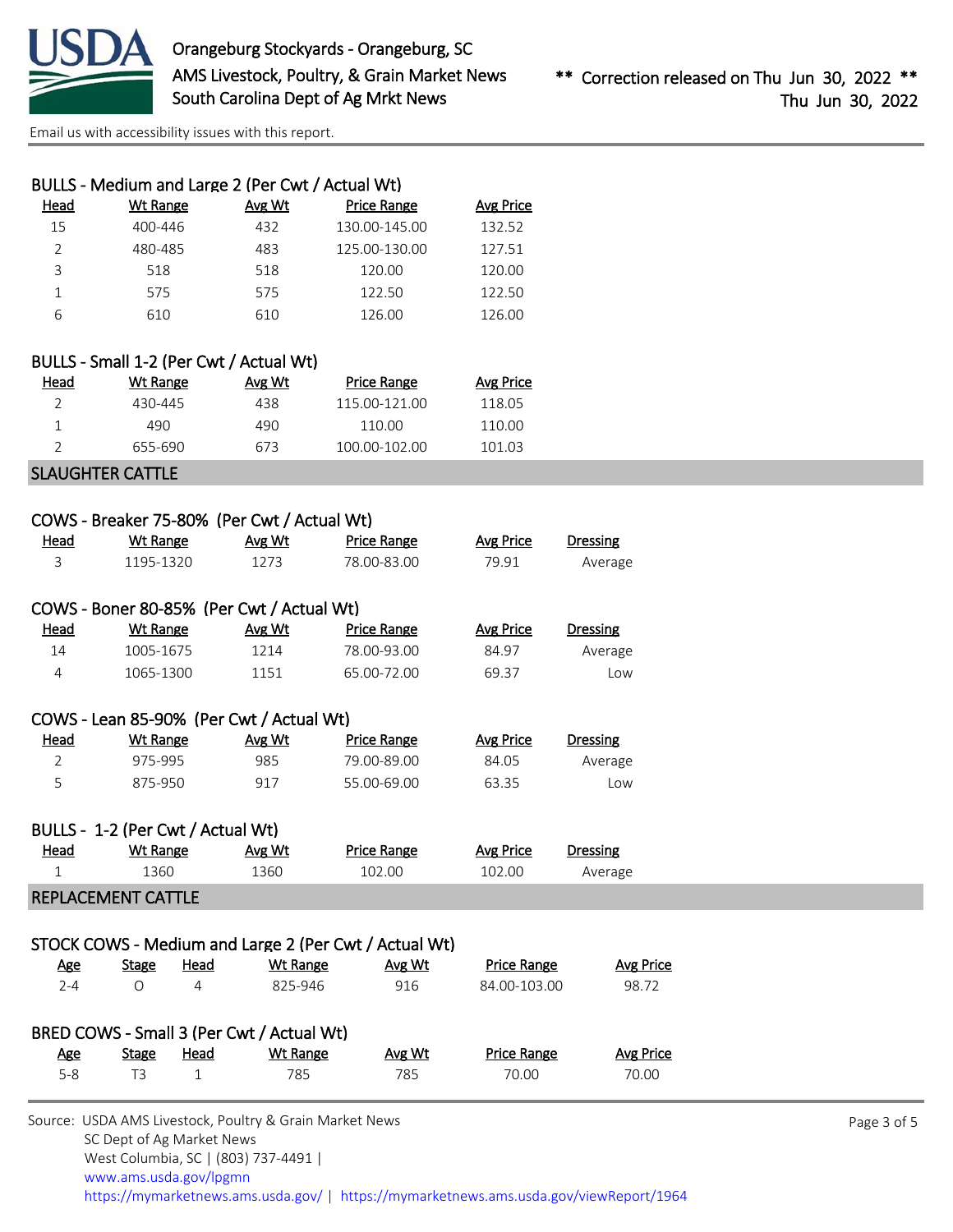

| $5 - 8$<br><b>SLAUGHTER GOATS</b><br><u>Head</u><br>$\overline{2}$<br>$\mathbf{1}$<br>1<br><u>Head</u><br>$\mathbf{1}$ | $\circ$<br>$\mathbf{1}$<br><b>Wt Range</b><br>30<br>50<br>60<br><b>Wt Range</b><br>70 | 965<br>KIDS - Selection 2 (Per Unit / Estimate Wt)<br>Avg Wt<br>30<br>50<br>60<br>NANNIES/DOES - Selection 2 (Per Unit / Estimate Wt)<br>Avg Wt<br>70 | 965<br><b>Price Range</b><br>45.00<br>75.00<br>95.00<br><b>Price Range</b> | 1300.00<br><b>Avg Price</b><br>45.00<br>75.00<br>95.00 | 1300.00<br><b>Dressing</b><br>Average<br>Average<br>Average |  |
|------------------------------------------------------------------------------------------------------------------------|---------------------------------------------------------------------------------------|-------------------------------------------------------------------------------------------------------------------------------------------------------|----------------------------------------------------------------------------|--------------------------------------------------------|-------------------------------------------------------------|--|
|                                                                                                                        |                                                                                       |                                                                                                                                                       |                                                                            |                                                        |                                                             |  |
|                                                                                                                        |                                                                                       |                                                                                                                                                       |                                                                            |                                                        |                                                             |  |
|                                                                                                                        |                                                                                       |                                                                                                                                                       |                                                                            |                                                        |                                                             |  |
|                                                                                                                        |                                                                                       |                                                                                                                                                       |                                                                            |                                                        |                                                             |  |
|                                                                                                                        |                                                                                       |                                                                                                                                                       |                                                                            |                                                        |                                                             |  |
|                                                                                                                        |                                                                                       |                                                                                                                                                       |                                                                            |                                                        |                                                             |  |
|                                                                                                                        |                                                                                       |                                                                                                                                                       |                                                                            |                                                        |                                                             |  |
|                                                                                                                        |                                                                                       |                                                                                                                                                       |                                                                            |                                                        |                                                             |  |
|                                                                                                                        |                                                                                       |                                                                                                                                                       |                                                                            |                                                        |                                                             |  |
|                                                                                                                        |                                                                                       |                                                                                                                                                       |                                                                            | <b>Avg Price</b>                                       | <b>Dressing</b>                                             |  |
|                                                                                                                        |                                                                                       |                                                                                                                                                       | 50.00                                                                      | 50.00                                                  | Average                                                     |  |
|                                                                                                                        |                                                                                       | BUCKS/BILLIES - Selection 1 (Per Unit / Estimate Wt)                                                                                                  |                                                                            |                                                        |                                                             |  |
| Head                                                                                                                   | <b>Wt Range</b>                                                                       | Avg Wt                                                                                                                                                | <b>Price Range</b>                                                         | <b>Avg Price</b>                                       | <b>Dressing</b>                                             |  |
| $\overline{2}$                                                                                                         | 70                                                                                    | 70                                                                                                                                                    | 140.00-150.00                                                              | 145.00                                                 | Average                                                     |  |
| 3                                                                                                                      | 80                                                                                    | 80                                                                                                                                                    | 180.00-200.00                                                              | 191.67                                                 | Average                                                     |  |
|                                                                                                                        |                                                                                       |                                                                                                                                                       |                                                                            |                                                        |                                                             |  |
|                                                                                                                        |                                                                                       | BUCKS/BILLIES - Selection 2 (Per Unit / Estimate Wt)                                                                                                  |                                                                            |                                                        |                                                             |  |
| <b>Head</b>                                                                                                            | <b>Wt Range</b>                                                                       | Avg Wt                                                                                                                                                | <b>Price Range</b>                                                         | <b>Avg Price</b>                                       | <b>Dressing</b>                                             |  |
| $\mathbf{1}$                                                                                                           | 70                                                                                    | 70                                                                                                                                                    | 100.00                                                                     | 100.00                                                 | Average Pygmies                                             |  |
| <b>FEEDER PIGS</b>                                                                                                     |                                                                                       |                                                                                                                                                       |                                                                            |                                                        |                                                             |  |
|                                                                                                                        |                                                                                       |                                                                                                                                                       |                                                                            |                                                        |                                                             |  |
|                                                                                                                        | PIGS - U.S. 2 (Per Unit / Actual Wt)                                                  |                                                                                                                                                       |                                                                            |                                                        |                                                             |  |
| <u>Head</u>                                                                                                            | <b>Wt Range</b>                                                                       | Avg Wt                                                                                                                                                | <b>Price Range</b>                                                         | <b>Avg Price</b>                                       |                                                             |  |
| 4                                                                                                                      | 51<br>65                                                                              | 51                                                                                                                                                    | 70.00                                                                      | 70.00                                                  |                                                             |  |
| $\mathbf{1}$<br>$\mathbf{1}$                                                                                           | 75                                                                                    | 65<br>75                                                                                                                                              | 55.00<br>80.00                                                             | 55.00<br>80.00                                         |                                                             |  |
| <b>SLAUGHTER HOGS</b>                                                                                                  |                                                                                       |                                                                                                                                                       |                                                                            |                                                        |                                                             |  |
|                                                                                                                        |                                                                                       |                                                                                                                                                       |                                                                            |                                                        |                                                             |  |
|                                                                                                                        |                                                                                       | BARROWS & GILTS - U.S. 1 (Per Cwt / Actual Wt)                                                                                                        |                                                                            |                                                        |                                                             |  |
| <b>Head</b>                                                                                                            | <b>Wt Range</b>                                                                       | Avg Wt                                                                                                                                                | <b>Price Range</b>                                                         | <b>Avg Price</b>                                       | <b>Dressing</b>                                             |  |
| 10                                                                                                                     | 105-195                                                                               | 149                                                                                                                                                   | 100.00-120.00                                                              | 112.07                                                 | Average Roaster                                             |  |
| 3                                                                                                                      | 200-220                                                                               | 208                                                                                                                                                   | 85.00-102.50                                                               | 95.88                                                  | Average                                                     |  |
|                                                                                                                        | SOWS - U.S. 2 (Per Cwt / Actual Wt)                                                   |                                                                                                                                                       |                                                                            |                                                        |                                                             |  |
| Head                                                                                                                   | <b>Wt Range</b>                                                                       | Avg Wt                                                                                                                                                | <b>Price Range</b>                                                         | <b>Avg Price</b>                                       | <b>Dressing</b>                                             |  |
| $\mathbf{1}$                                                                                                           | 515                                                                                   | 515                                                                                                                                                   | 43.00                                                                      | 43.00                                                  | Average                                                     |  |
|                                                                                                                        |                                                                                       |                                                                                                                                                       |                                                                            |                                                        |                                                             |  |